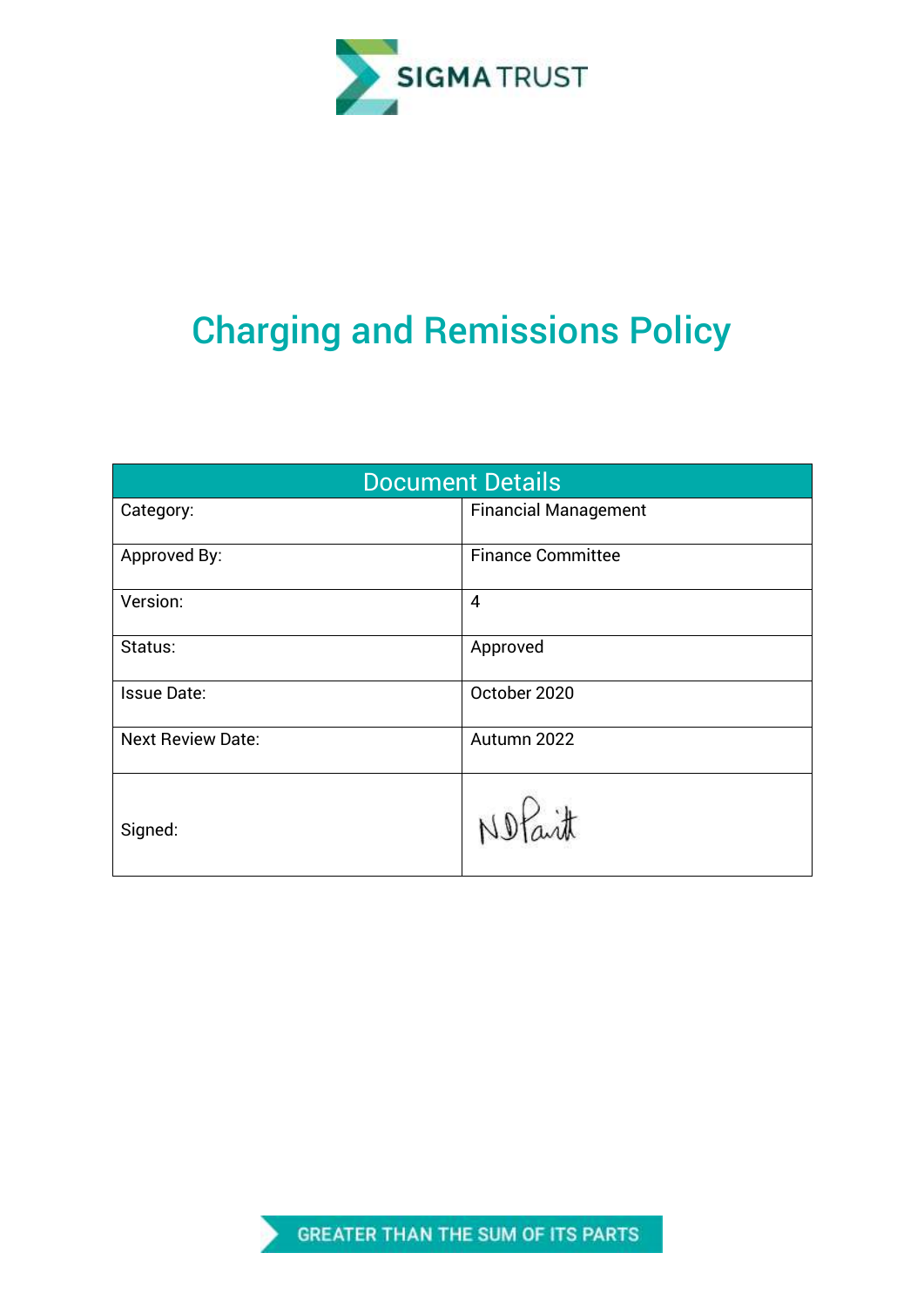

## Ownership and Control

### **History**

| Version        | <b>Author</b> | <b>Dated</b> | <b>Status</b> | <b>Details</b>                                                                                          |
|----------------|---------------|--------------|---------------|---------------------------------------------------------------------------------------------------------|
| 1              | <b>BMa</b>    | 13.03.17     | Approved      | <b>New Policy</b>                                                                                       |
| $\overline{2}$ | <b>BMa</b>    | 23.03.17     | Approved      | Approved by Finance<br>Committee                                                                        |
| 3              | <b>JTo</b>    | 17.10.18     | Approved      | Annual review                                                                                           |
| $\overline{4}$ | CWi/SSh       | 29.10.20     | <b>Draft</b>  | Annual review - minor<br>amendments. Changes<br>made to transport<br>arrangements due to Sigma<br>Sixth |
|                |               |              |               |                                                                                                         |
|                |               |              |               |                                                                                                         |
|                |               |              |               |                                                                                                         |
|                |               |              |               |                                                                                                         |
|                |               |              |               |                                                                                                         |
|                |               |              |               |                                                                                                         |

\*Throughout this document the term 'Headteacher' is used to identify the most senior employee within each Sigma academy, who may be referred to locally as Executive Headteacher, Principal or Co-Headteacher

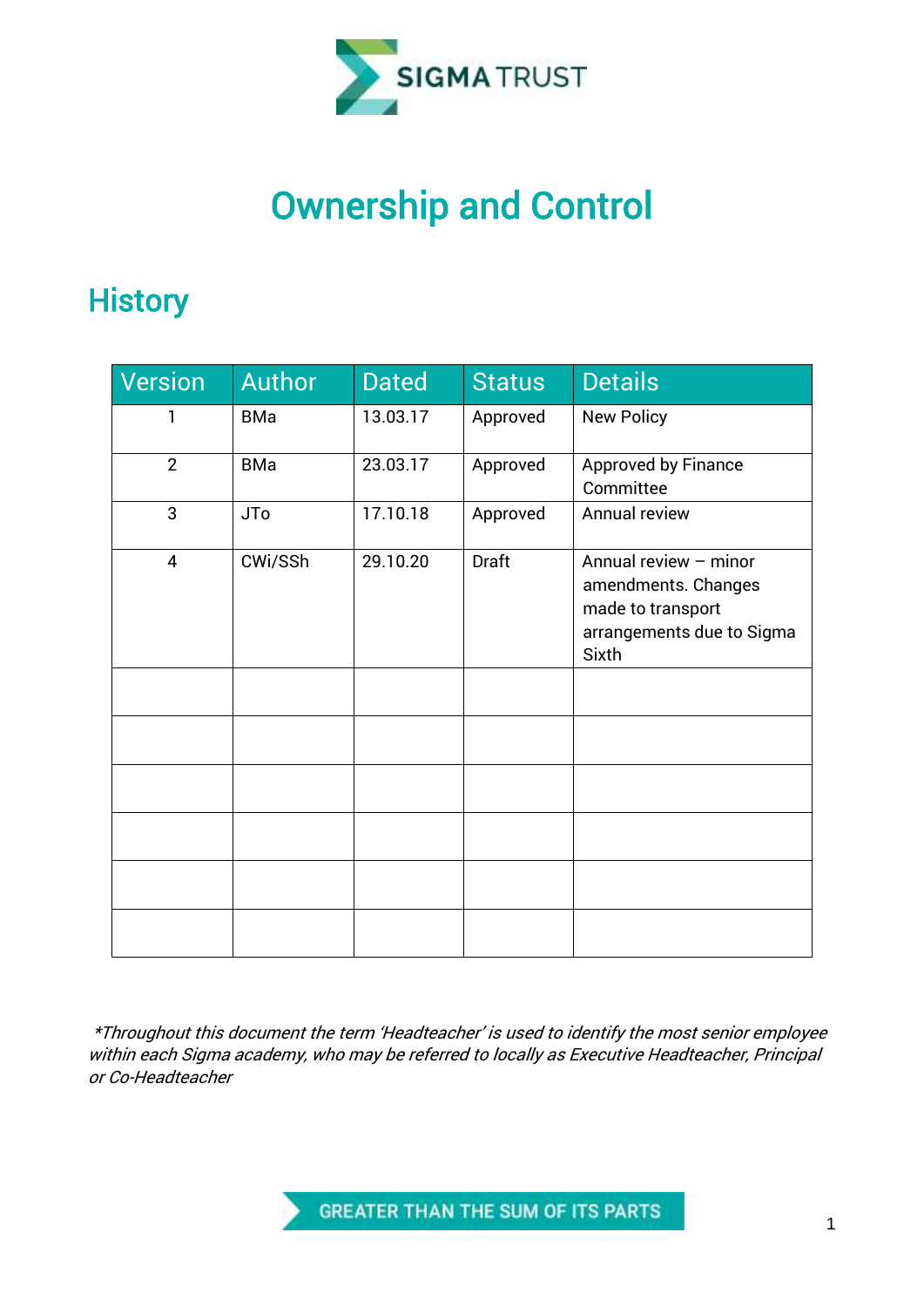

#### **Introduction**

Sections 449-462 of the Education Act 1996 set out the law on charging for school activities, The Sigma Trust must have a policy on charging students to participate in school activities. This policy has been produced in line with this legislation and is adopted by the Local Governance Committees of each member academy in the Trust.

#### Admissions

There will be no charge made for admissions to any of the Trust's academies.

#### **Education**

The Trust has determined that academies cannot charge for:

- Education provided during school hours, including the supply of any materials, books, instruments or other equipment (see below for a definition of school hours);
- Education provided outside school hours if it is part of the National Curriculum, or part of a syllabus for a prescribed public examination that the student is being prepared for at the school, or part of religious education;
- Tuition for students learning to play musical instruments if the tuition is required as part of the National Curriculum, or part of a syllabus for a prescribed public examination that the student is being prepared for at the school, or part of religious education;
- Entry for a prescribed public examination, if the student has been prepared for it at the school;
- Examination re-sit(s) if the student is being prepared for the re-sit(s) at the school.

Exceptions to this are:

- If a student fails, without good reason, to meet any examination requirement for a syllabus (e.g. failure to turn up), the fee can be recovered from the student's parents.
- Examination entry fee(s), including re-sits, if the registered student has not been prepared for the examination(s) at the school then he or she can be required to pay for the entry;
- The cost of any materials, books, instruments or equipment where the student's parents' wishes him or her to own them;
- The costs associated with a finished product, (e.g. ingredients for food technology) where the student's parents have agreed in advance that they would like the finished product brought home.
- Parents can be asked to provide specific items of clothing, e.g. PE and Sports kit and protective aprons for Technology
- Optional extras (see below);

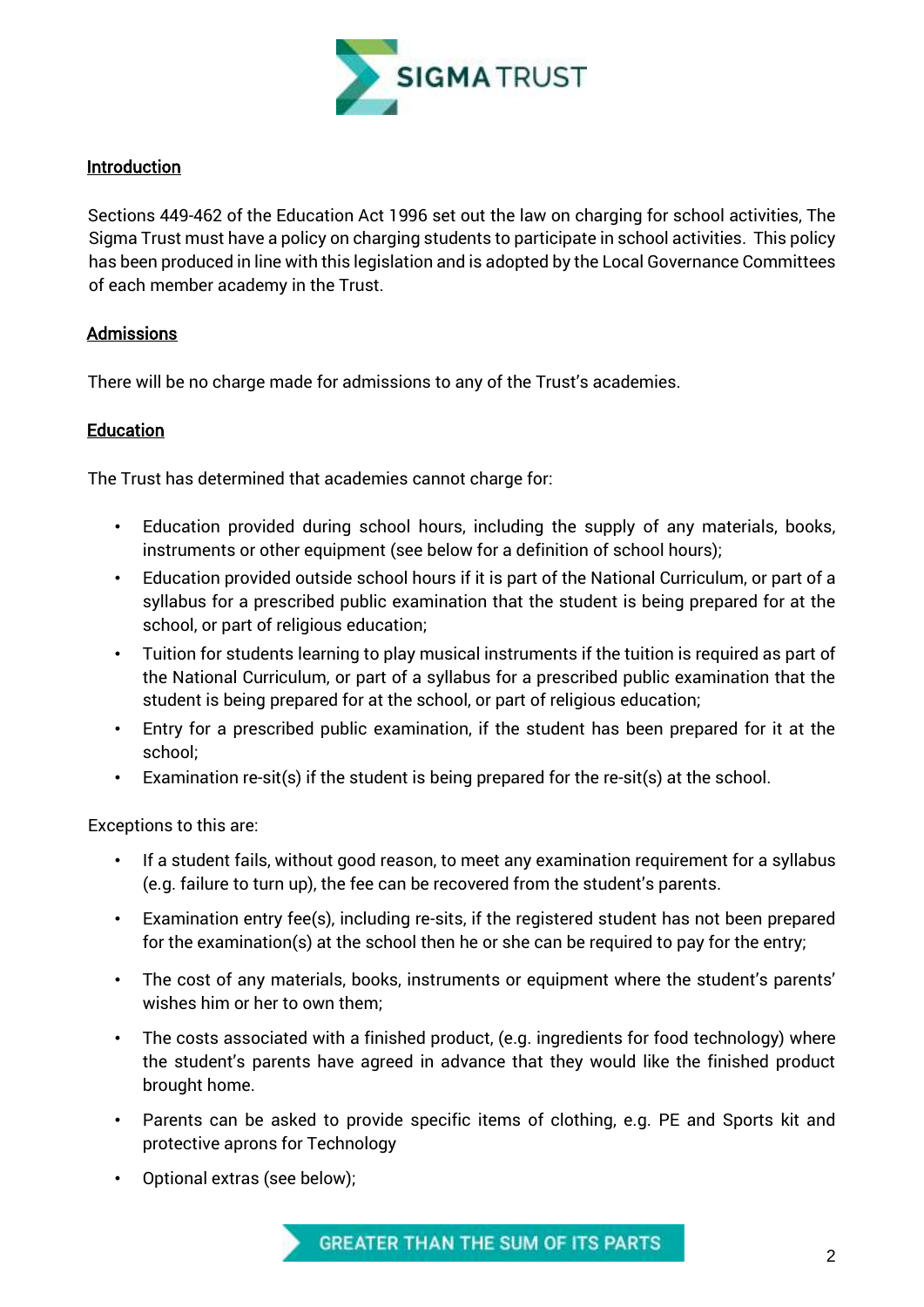

Music and vocal tuition, in limited circumstances (see below).

• Wilful damage/Loss of school property

#### **Transport**

The academy cannot charge for:

- Transporting registered students to or from the school premises, where the local education authority has a statutory obligation to provide transport;
- Transporting registered students to other premises where the Local Governance Committee or local education authority has arranged for students to be educated, including any Consortium arrangements;
- Transport that enables a student to meet an examination requirement when he has been prepared for that examination at the school; and
- Transport provided in connection with an educational trip during school hours.

The academy can charge for:

- Any other transport linked to trips outside of school hours
- Travel from home to a work experience placement.

#### Optional Extras

Charges may be made for some activities that are known as "optional extras". Optional extras are education provided outside of school time that is not:

- Part of the National Curriculum;
- Part of a syllabus for a prescribed public examination that the student is being prepared for at the school; or part of religious education.

Optional extras include, but are not limited to:

- Board and lodging for a student on a residential trip;
- Any materials, books, instruments, or equipment provided in connection with the optional extra.
- Entrance fees to museums, theatres, etc.
- Non-teaching staff employed to provide the optional extra;
- Teaching staff engaged under contracts for services purely to provide an optional extra, this includes supply teachers engaged specifically to provide the optional extra;
- The cost, or a proportion of the costs, for teaching staff employed to provide tuition in playing a musical instrument, where the tuition is an optional extra.

Any charge made in respect of individual students may not exceed the actual cost of providing the optional extra activity, divided equally by the number of students participating. It may not therefore include an element of subsidy for any other students wishing to participate in the activity whose parents are unable to pay the full charge. Furthermore, in cases where a small proportion of the activity takes place during school hours the charge cannot include the cost of alternative provision for those students who do not wish to participate. Therefore, no charge can be made for supply

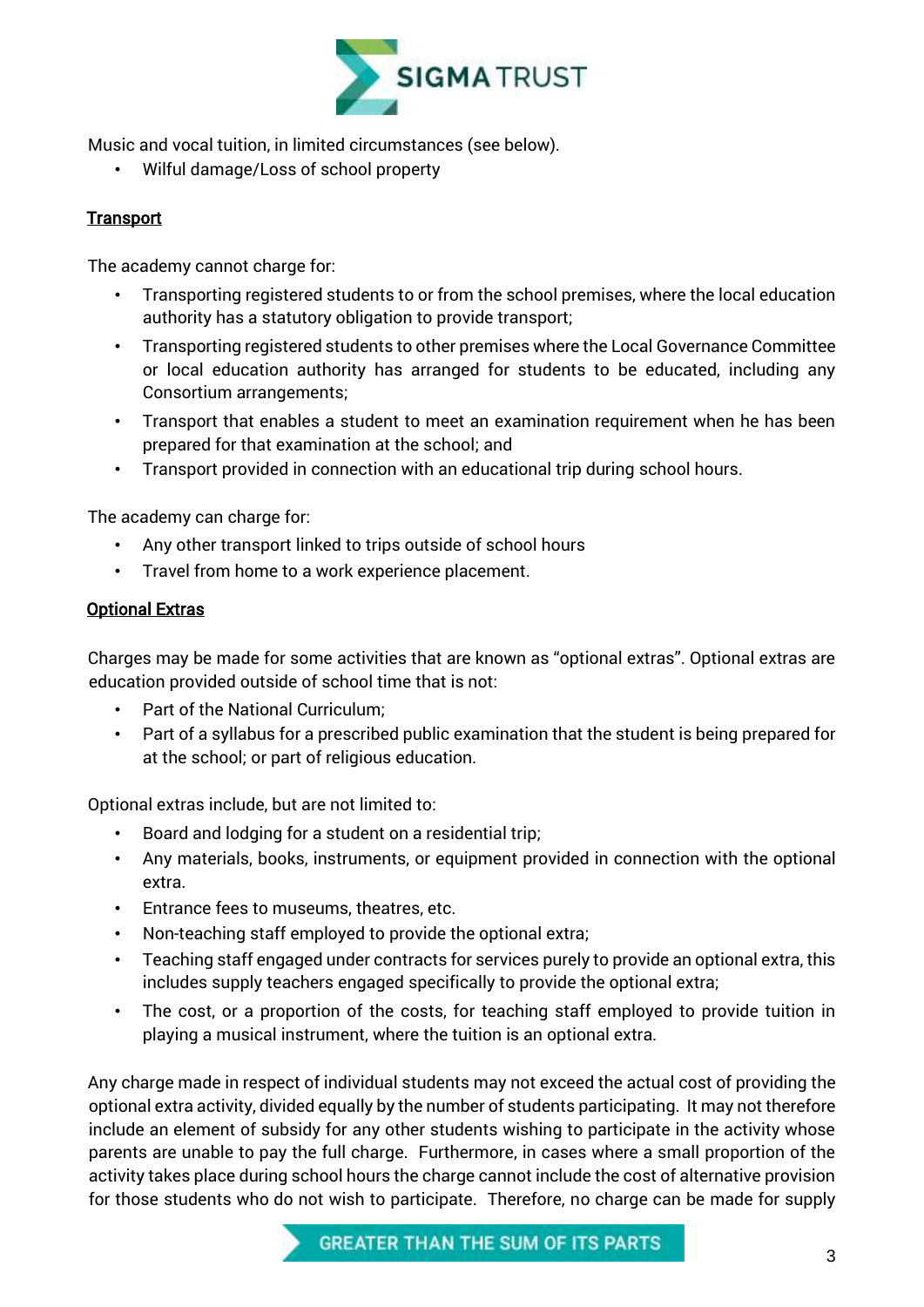

teachers to cover for those teachers who are absent from school accompanying students on a residential trip.

The charge cannot exceed the actual cost of providing the optional extra or the board and lodging.

Participation in any optional extra activity will be on the basis of parental choice and a willingness to meet the charges. Parental agreement is therefore a necessary pre-requisite for the provision of an optional extra where charges will be made.

#### Residential Trips

The academy cannot charge for:

- Education provided on any trip that takes place during school hours;
- Education provided on any trip that takes place outside school hours if it is part of the National Curriculum, or part of a syllabus for a prescribed public examination that the student is being prepared for at the school, or part of religious education;
- Supply teachers to cover for those teachers who are absent from school accompanying students on a residential trip.

The academy can charge for:

- Board and lodging, but the charge must not exceed the actual cost.
- Transport, where the trip falls outside school hours and does not form part of the National Curriculum.

When the school informs parents about a forthcoming trip, the school will make it clear that parents who can prove they are in receipt of the following benefits may receive financial support for part of the cost of board and lodging, subject to sufficient school funds being made available:

- Income Support
- income-based Jobseeker's Allowance
- income-related Employment and Support Allowance
- support under Part VI of the Immigration and Asylum Act 1999
- the guaranteed element of Pension Credit
- Child Tax Credit (provided you're not also entitled to Working Tax Credit and have an annual gross income of no more than £16,190)
- Working Tax Credit run-on paid for 4 weeks after you stop qualifying for Working Tax Credit
- Universal Credit if you apply on or after 1 April 2018 your household income must be less than £7,400 a year (after tax and not including any benefits you get)

However, in such cases the school will ask parents to make a voluntary contribution to the board and lodging (see below).

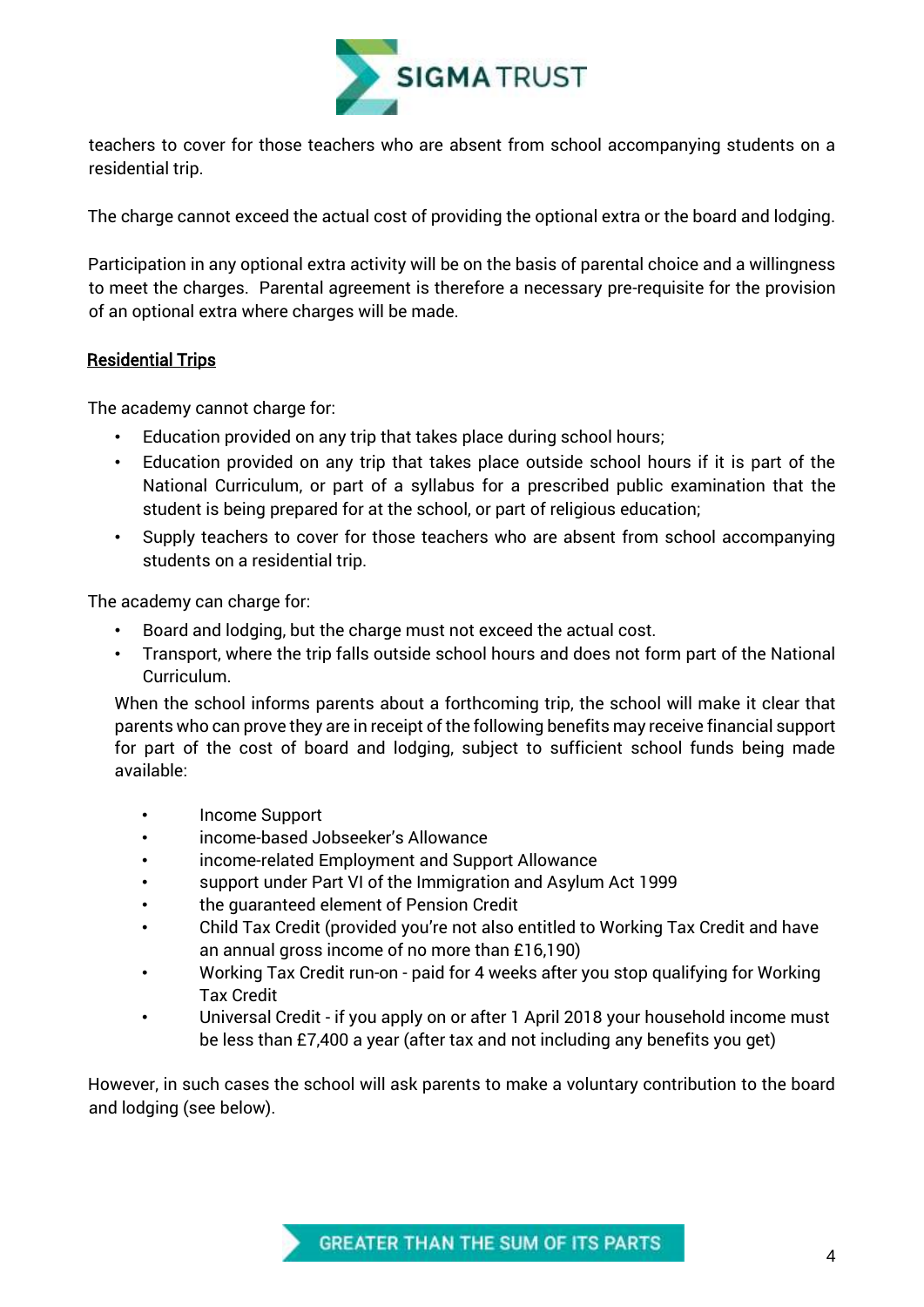

#### Music Tuition

Although the law states that all education provided during school hours must be free, music lessons are an exception to this rule.

The Charges for Music Tuition (England) Regulations 2007 set out the circumstances in which charges can be made for tuition in playing a musical instrument, including vocal tuition. They allow charging for tuition in larger groups than was previously the case.

Charges may now be made for vocal or instrumental tuition provided either individually, or to groups of any size, provided that the tuition is provided at the request of the pupil's parent. Charges may not exceed the cost of the provision, including the cost of the staff who provide the tuition,

#### Voluntary Contributions

Where a charge is not permissible the academy may ask parents for a voluntary contribution towards the cost of:

- Any activity which takes place during school hours, including trips
- School equipment
- School funds generally

If the activity cannot be funded without voluntary contributions, the academy will make this clear to parents at the outset. The Local Governance Committee or academy Headteacher\* will also make it clear to parents that there is no obligation to make any contribution. It is also important to note that no child will be excluded from an activity simply because his parents are unwilling or unable to pay. If insufficient voluntary contributions are raised to fund a trip, then it will be cancelled.

If a parent is unwilling or unable to pay, their child must still be given an equal chance to go on the visit. The academy will make it clear to parents at the outset of any trip how places will be allocated.

Where a charge does apply and a parent has difficulty in making the contribution any support that is offered will be at the discretion of the Headteacher.

#### Education partly during school hours

Where an activity takes place partly during and partly outside school hours, there is a basis for determining whether it is deemed to take place either inside or outside school hours. However, a charge can only be made for the activity outside school hours if it is not part of the schools National Curriculum, not part of a syllabus for a prescribed public examination that the student is being prepared for at the school and not part of religious education.